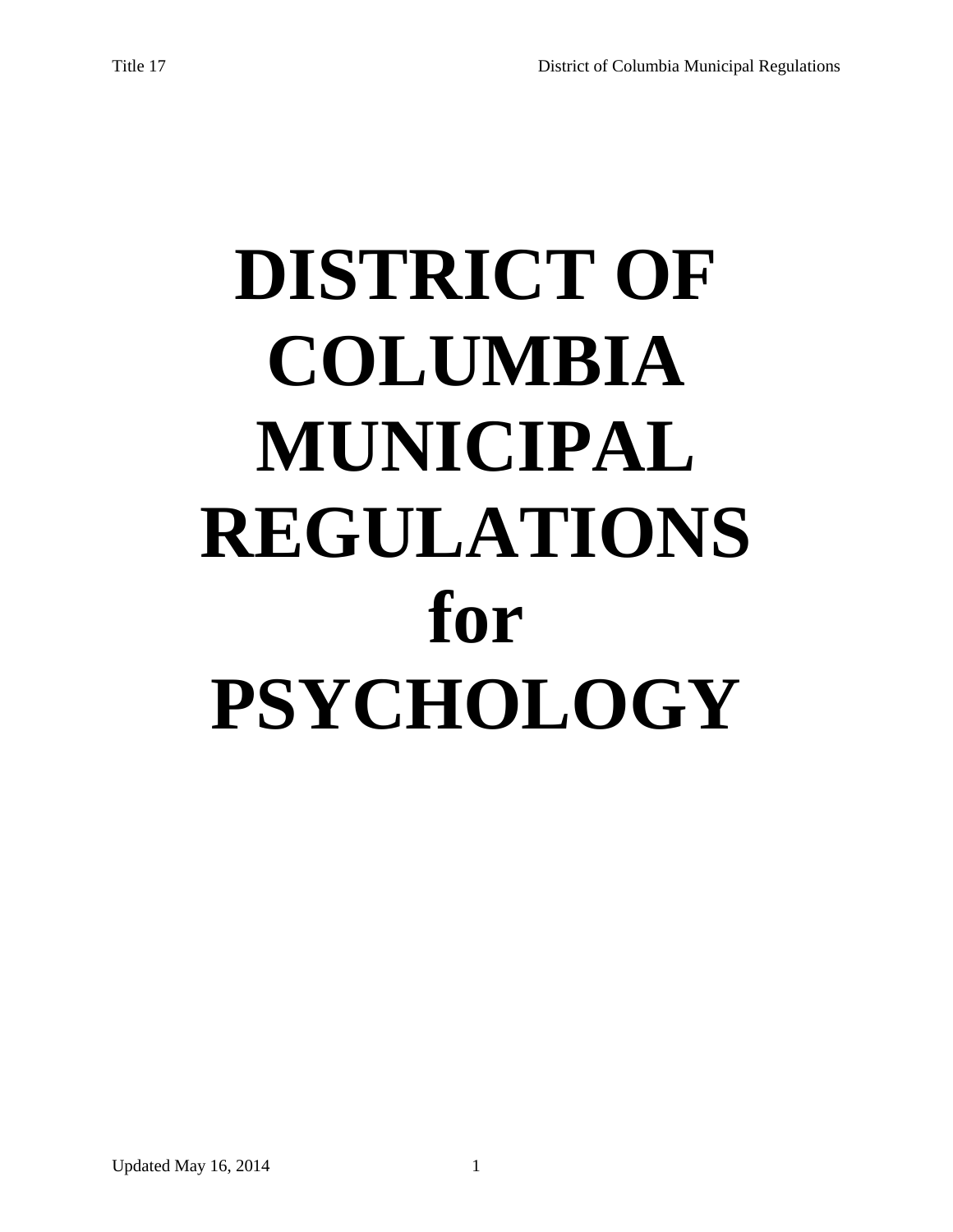# **CHAPTER 69 PSYCHOLOGY**

#### Secs.

| 6900 | <b>General Provisions</b>                                                    |
|------|------------------------------------------------------------------------------|
| 6901 | Term of License                                                              |
| 6902 | <b>Educational and Training Requirements</b>                                 |
| 6903 | Applicants Educated in Foreign Countries                                     |
| 6904 | National Examination                                                         |
| 6905 | District of Columbia Jurisprudence Examination                               |
| 6906 | <b>Continuing Education Requirements</b>                                     |
| 6907 | Approved Continuing Education Programs and Activities                        |
| 6908 | <b>Continuing Education Credits</b>                                          |
| 6909 | Code of Professional Conduct                                                 |
| 6910 | Re-Licensure after Five or More Years of Expiration                          |
| 6911 | Practice of Psychology by Students, Graduates or Person Seeking Re-Licensure |
| 6912 | Supervision of Psychology Associates                                         |
| 6999 | Definitions                                                                  |

#### **6900 GENERAL PROVISIONS**

- 6900.1 This chapter shall apply to applicants for and holders of a license to practice psychology.
- 6900.2 Chapters 40 (Health Occupations: General Rules) and 41 (Health Occupations: Administrative Procedures) of this title shall supplement this chapter.

#### **6901 TERM OF LICENSE**

- 6901.1 Subject to § 6901.2, a license issued pursuant to this chapter shall expire at 12:00 midnight of December 31st of each odd-numbered year.
- 6901.2 If the Director changes the renewal system pursuant to § 4006.3 of Chapter 40 of this title, a license issued pursuant to this chapter shall expire at 12:00 midnight of the last day of the month of the birthdate of the holder of the license, or other date established by the Director.

#### **6902 EDUCATIONAL AND TRAINING REQUIREMENTS**

- 6902.1 Except as otherwise provided in this subtitle, an applicant for a license shall furnish proof satisfactory to the Board, in accordance with  $\S$  504(o) of the Act, D.C. Official Code § 3-1205.04(o), of the following:
	- (a) That the applicant has received a doctoral degree from an institution which was accredited, at the time the degree was conferred, by an accrediting body recognized by the Secretary of the United States Department of Education or the Council on Postsecondary Accreditation;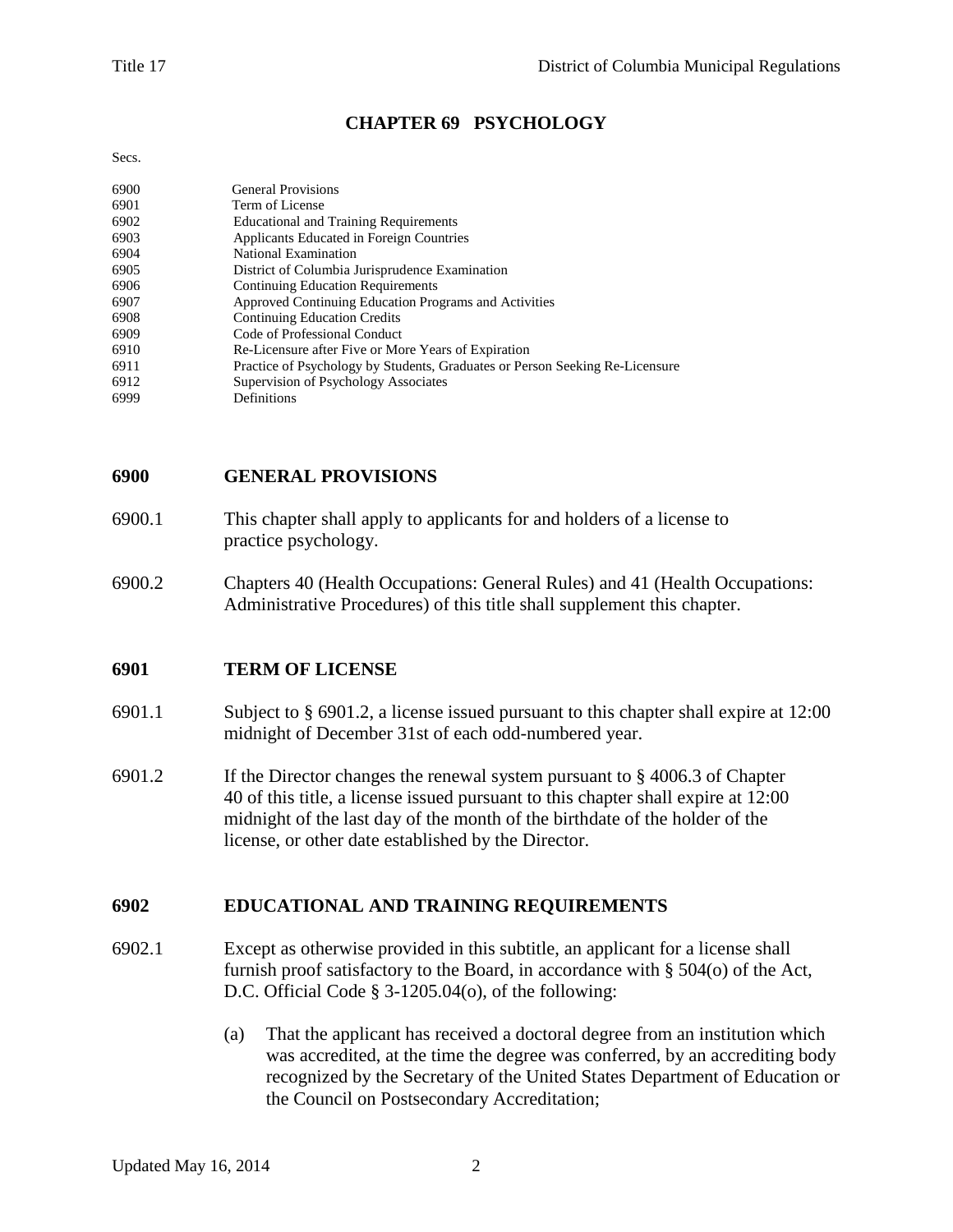- (b) That the applicant meets one (1) of the following requirements:
	- (1) That the applicant's doctoral degree program is listed in the "Doctoral Psychology Program Meeting Designation Criteria" published annually by the Association of State and Provincial Psychology Boards or the Council for the National Register of Health Service Providers in Psychology (the National Register), applicable for the year in which the degree was conferred;
	- (2) That the applicant's doctoral degree program was accredited by the American Psychological Association ("APA") at the time the degree was awarded;
	- (3) That the applicant's doctoral degree was conferred prior to 1981; or
	- (4) That the applicant holds an active diploma awarded by the American Board of Professional Psychology ("ABPP"); and
- (c) That the applicant has completed at least four thousand (4,000) hours of psychological practice experience (PPE) meeting the requirements of this chapter.
- 6902.2 The four thousand (4,000) hours of psychological practice experience required pursuant to § 6902.1(c) may have been acquired after conferral of the doctoral degree; or up to two thousand (2,000) hours may have been acquired during a predoctoral internship with the remaining hours acquired within two years after conferral of the doctoral degree. The Board may, at its discretion, grant an extension of the two (2) year time limit for good cause shown.
- 6902.3 If an applicant chooses to acquire the four thousand (4,000) hours of psychological practice after he or she has obtained the doctoral degree, the hours shall be obtained over a period of not less than two (2) years and not more than three (3) years commencing the day after conferral of the applicant's doctoral degree but before the date the application is submitted. The Board may, at its discretion, extend the three (3) year time limit for good cause shown.
- 6902.4 The psychological practice experience required pursuant to § 6902.1(c) shall be acquired in at least one of the following ways:
	- (a) An internship program accredited by the APA or meeting the membership criteria established by the Association of Psychology Postdoctoral and Internship Centers (APPIC);
	- (b) A postdoctoral program accredited by the APA or meeting the membership criteria established by APPIC; or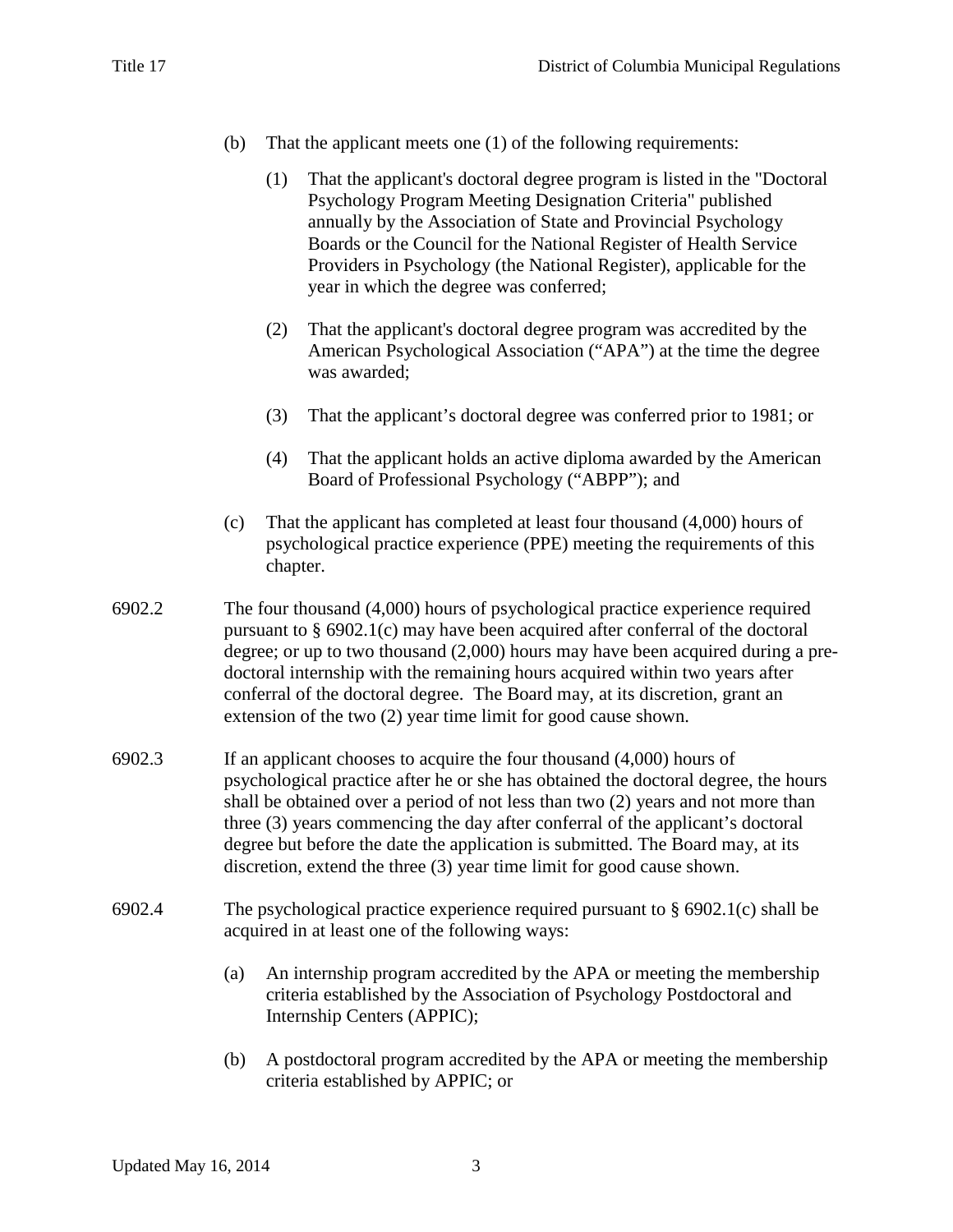- (c) A psychological practice experience meeting the criteria enumerated in § 6902.5.
- 6902.5 A psychological practice experience that does not meet the requirements of §  $6902.4(a)$  or (b) shall meet the following requirements:
	- (a) All practice shall be under the general supervision of a psychologist licensed in a jurisdiction of the United States, who shall be the primary supervisor;
	- (b) The primary supervisor may delegate the supervisory responsibilities to another licensed psychologist, psychiatrist, or independent clinical social worker;
	- (c) A minimum of ten percent (10%) of the total practice hours shall be performed under immediate supervision of the primary supervisor;
	- (d) The primary supervisor shall ensure that the overall psychological practice experience complies with the requirements under this chapter and is consistent with the goals and principles of the professional practice of psychology; and
	- (e) The applicant's performance shall have been rated as at least satisfactory by each supervisor.
- 6902.6 An applicant for a license shall demonstrate the completion of the psychological practice experience required pursuant to  $§6902.1(c)$  by submitting with the application a signed attestation from each supervisor who supervised the applicant during the required supervised practice. The supervisor's attestation shall set forth the following:
	- (a) That the supervision provided meets all the requirements of this section;
	- (b) Detailed information of any delegated supervision where applicable;
	- (c) The license numbers and the jurisdictions in which all supervisors were licensed during the supervisory period;
	- (d) The location at which and the period of time during which the psychological practice experience took place;
	- (e) The specific nature of and the responsibilities included in psychological practice experience obtained by the applicant; and
	- (f) A rating of the applicant's performance from all supervisors.
- 6902.7 An applicant for a license who has been licensed in another jurisdiction in the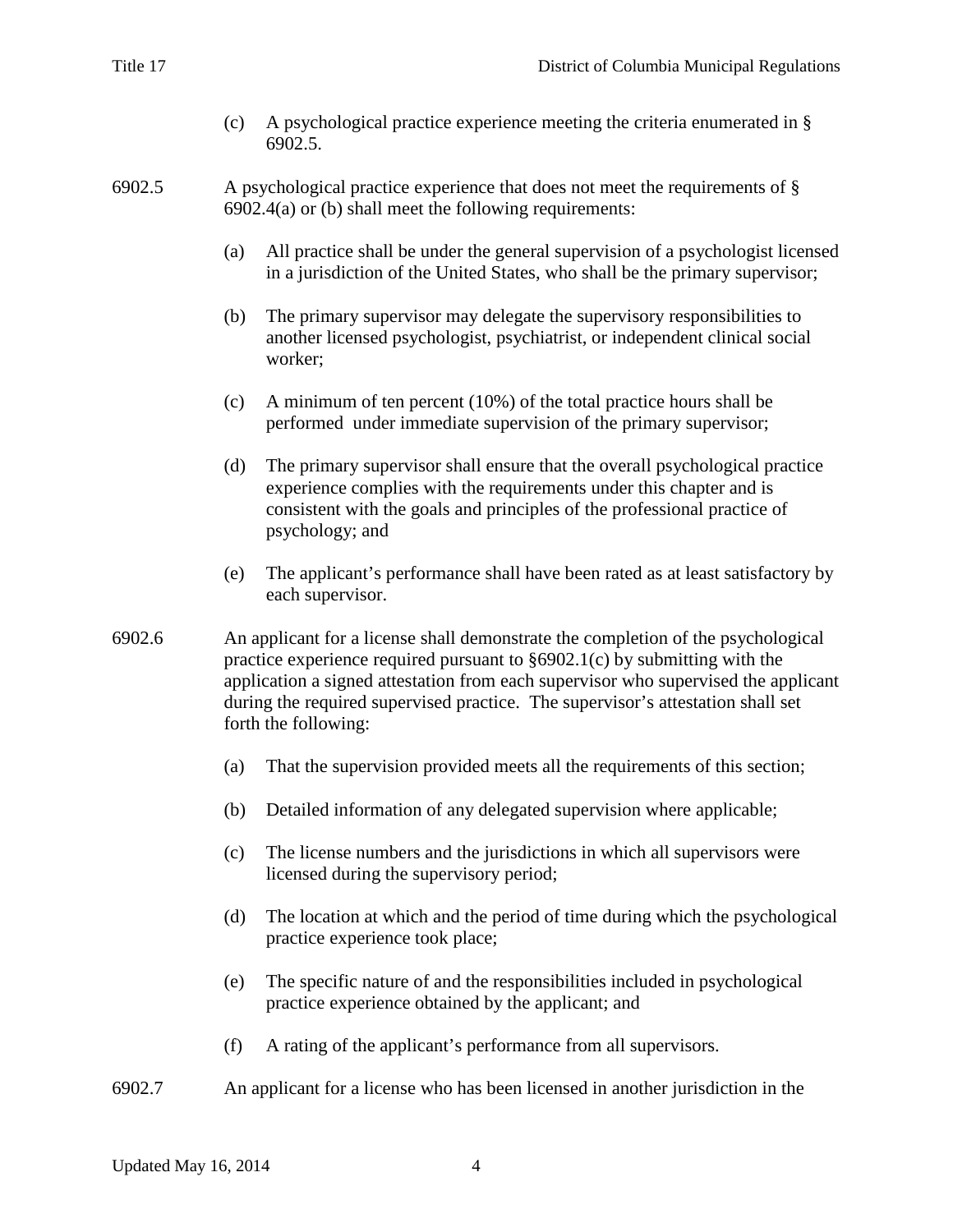United States but who does not qualify for licensure by endorsement due to a lack of psychological practice experience meeting requirements of this section may rely upon at least two (2) years of licensed, unsupervised practice to fulfill the requirement of § 6902.1(c). The applicant shall submit a certificate of licensure in good standing with the application and a statement which sets forth the location, duration, total hours, and specific nature of the applicant's practice.

- 6902.8 An applicant whose doctoral program does not meet the requirements of § 6902.1(b) shall be eligible for licensure provided that the applicant was enrolled in the doctoral program prior to April 15, 2011, and the applicant meets all other requirements of this chapter necessary for licensure.
- 6902.9 The Board may waive any specific requirements of § 6902.5 if the psychological practice experience was initiated prior to June 30, 2014.

# **6903 APPLICANTS EDUCATED IN FOREIGN COUNTRIES**

- 6903.1 The Board may grant a license to practice psychology to an applicant who completed an educational program in a college or university in a foreign country which program is not accredited in accordance with § 6902 if the applicant meets the following requirements:
	- (a) Meets all requirements of this chapter except for § 6902.1; and
	- (b) Demonstrates to the satisfaction of the Board that the applicant's education and training are substantially equivalent to the requirements of this subtitle and the Act in ensuring that the applicant is qualified to practice psychology by submitting the documentation required by § 6903.2 of this section.
- 6903.2 An applicant under this section shall, in lieu of meeting the requirements of §  $6902.1(a)$ , submit one of the following:
	- (a) Proof satisfactory to the Board that the applicant has received a doctoral degree from a foreign institution which was accredited, at the time the degree was conferred, by an accrediting body recognized by the national government of the country in which the institution is located; or
	- (b) A certification from a private education evaluation service approved by the Board that the applicant's foreign education is substantially equivalent to the education provided in an accredited program.
- 6903.3 The Board may interview an applicant under this section to determine whether the applicant's education or training meets the requirements of the Act and this chapter.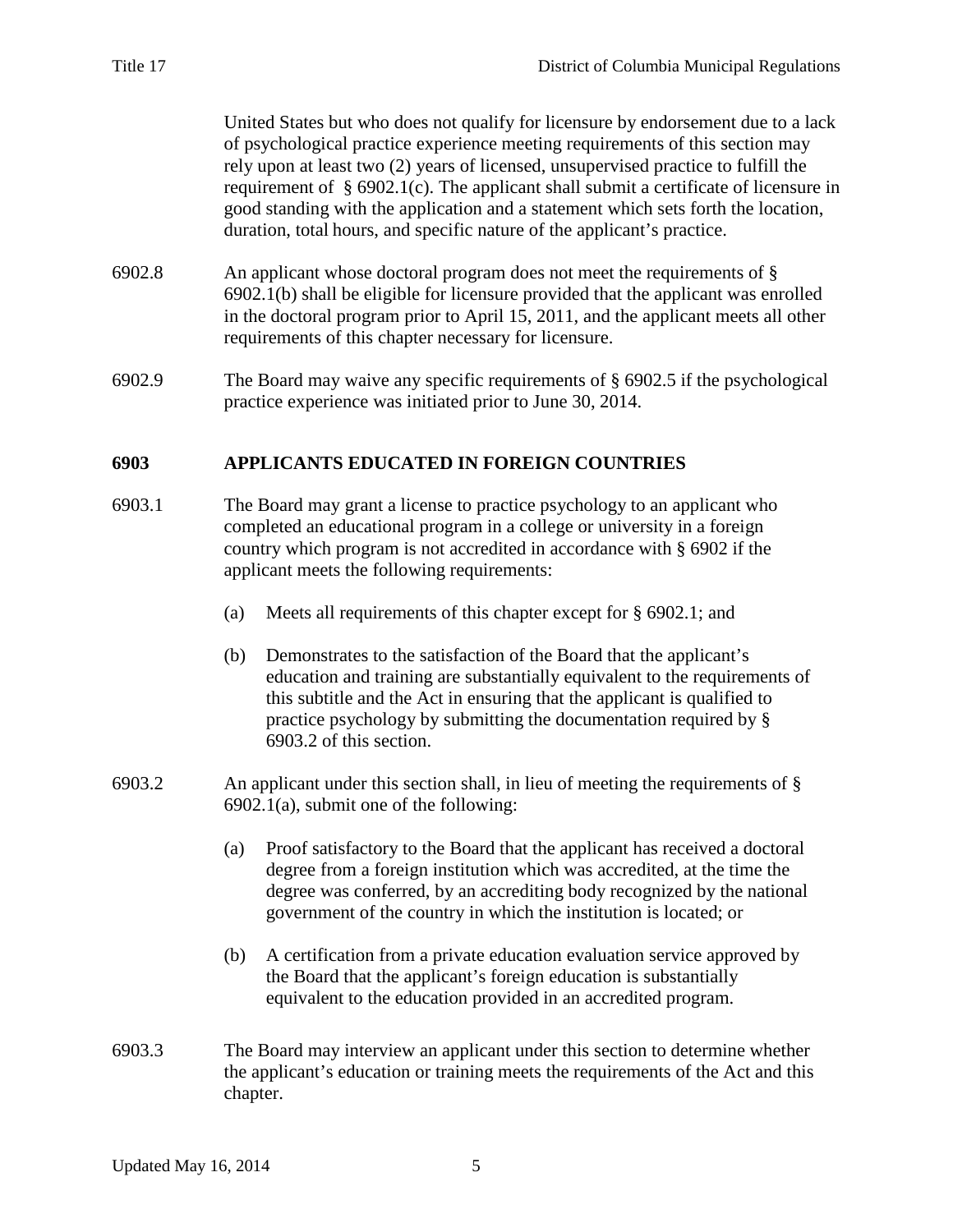6903.4 If a document required by this chapter is in a language other than English, an applicant shall arrange for its translation into English by a translation service acceptable to the Board and shall submit a translation signed by the translator attesting to its accuracy.

#### **6904 NATIONAL EXAMINATION**

6904.1 To qualify for a license by examination, an applicant shall receive one of the following scores:

- (a) A score not lower than one-half (0.5) standard deviation below the national mean score on the Examination for the Professional Practice of Psychology (EPPP), sponsored by the Association of State and Provincial Psychology Boards (ASPPB);
- (b) A passing score, as determined by the Board, on a successor examination to the ASPPB's EPPP examination; or
- (c) A passing score on the examination sponsored by the American Board of Professional Psychology (ABPP).
- 6904.2 An applicant who has passed an examination specified in § 6904.1 more than five (5) years prior to the application date, but who does not qualify for a license by reciprocity or endorsement pursuant to the Act and § 4014 of this title, shall not be required to retake the examination if the applicant demonstrates to the satisfaction of the Board that the applicant has been continuously licensed and practicing as a psychologist in the United States since the date the applicant passed the examination.
- 6904.3 An applicant who desires to take an examination specified in § 6904.1(a) shall submit an application and supporting documentation to the Board in order to receive authorization to sit for the examination.
- 6904.4 An authorization for an applicant to take the EPPP examination pursuant to § 6904.3 shall be valid for one hundred and twenty (120) days. If an applicant fails to take and pass the EPPP within one hundred and twenty (120) days, the application shall be closed and the authorization for supervised practice, if any had been granted, shall expire on the day the application is closed. The Board may extend the time limit for good cause shown.
- 6904.5 An applicant shall submit the applicant's examination results, which have been certified or validated by the ASPPB or ABPP, to the Board with the completed application.
- 6904.6 An applicant who fails the EPPP examinations on two (2) consecutive attempts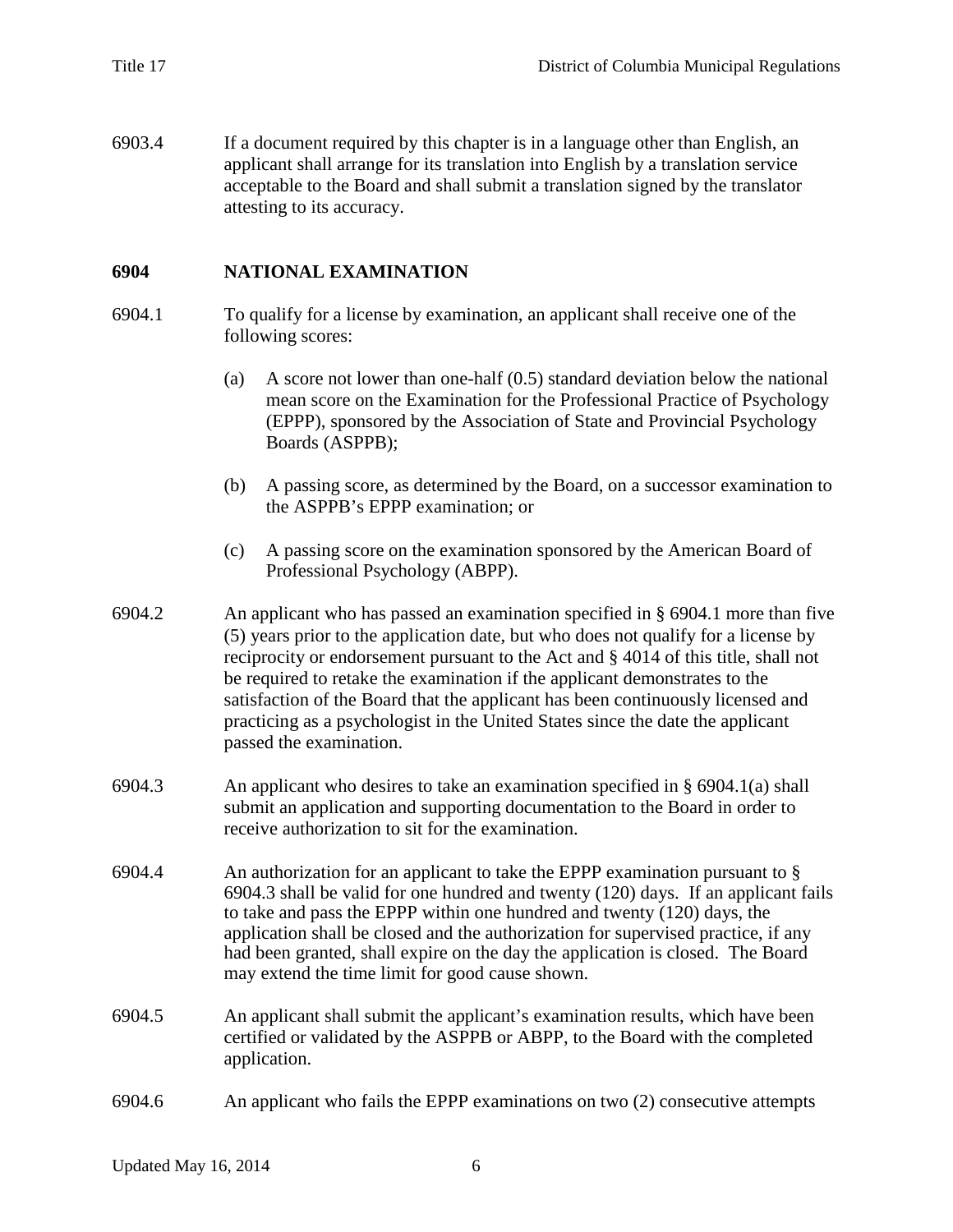may not receive authorization to take another examination for one (1) year following the second failure. Thereafter, the applicant may not take an examination for one (1) year after each failure.

### **6905 DISTRICT OF COLUMBIA JURISPRUDENCE EXAMINATION**

- 6905.1 To qualify for a license under this chapter, an applicant shall receive a passing score on a jurisprudence examination developed by the Board on the laws and rules of the District of Columbia and the ethical standards pertaining to the practice of psychology in the District.
- 6905.2 An applicant shall not be eligible to take the District examination until all other requirements for a license are met.
- 6905.3 The jurisprudence examination may consist of questions on the following:
	- (a) The District of Columbia statutes and rules concerning the practice of psychology; and
	- (b) The Code of Ethics of the American Psychological Association.
- 6905.4 The passing score on the jurisprudence examination shall be set by the Board.
- 6905.5 The Board may require applicants to be interviewed with respect to their past and present education and experience relating to psychology.
- 6905.6 An applicant who fails the jurisprudence examination on two (2) consecutive attempts may not retake the examination for six (6) months following the second failure. Thereafter, the applicant may not retake the examination for one (1) year after each failure.

#### **6906 CONTINUING EDUCATION REQUIREMENTS**

- 6906.1 Subject to § 6906.2, this section shall apply to applicants for the renewal, reactivation, or reinstatement of a license.
- 6906.2 This section shall not apply to applicants for an initial license by examination, reciprocity, or endorsement, nor shall it apply to applicants for the first renewal of a license granted by examination.
- 6906.3 A continuing education credit shall be valid only if it is part of a program or activity approved by the Board in accordance with § 6907.
- 6906.4 To qualify for the renewal of a license, a renewal, reactivation, or reinstatement applicant shall complete a minimum of thirty (30) hours of qualified continuing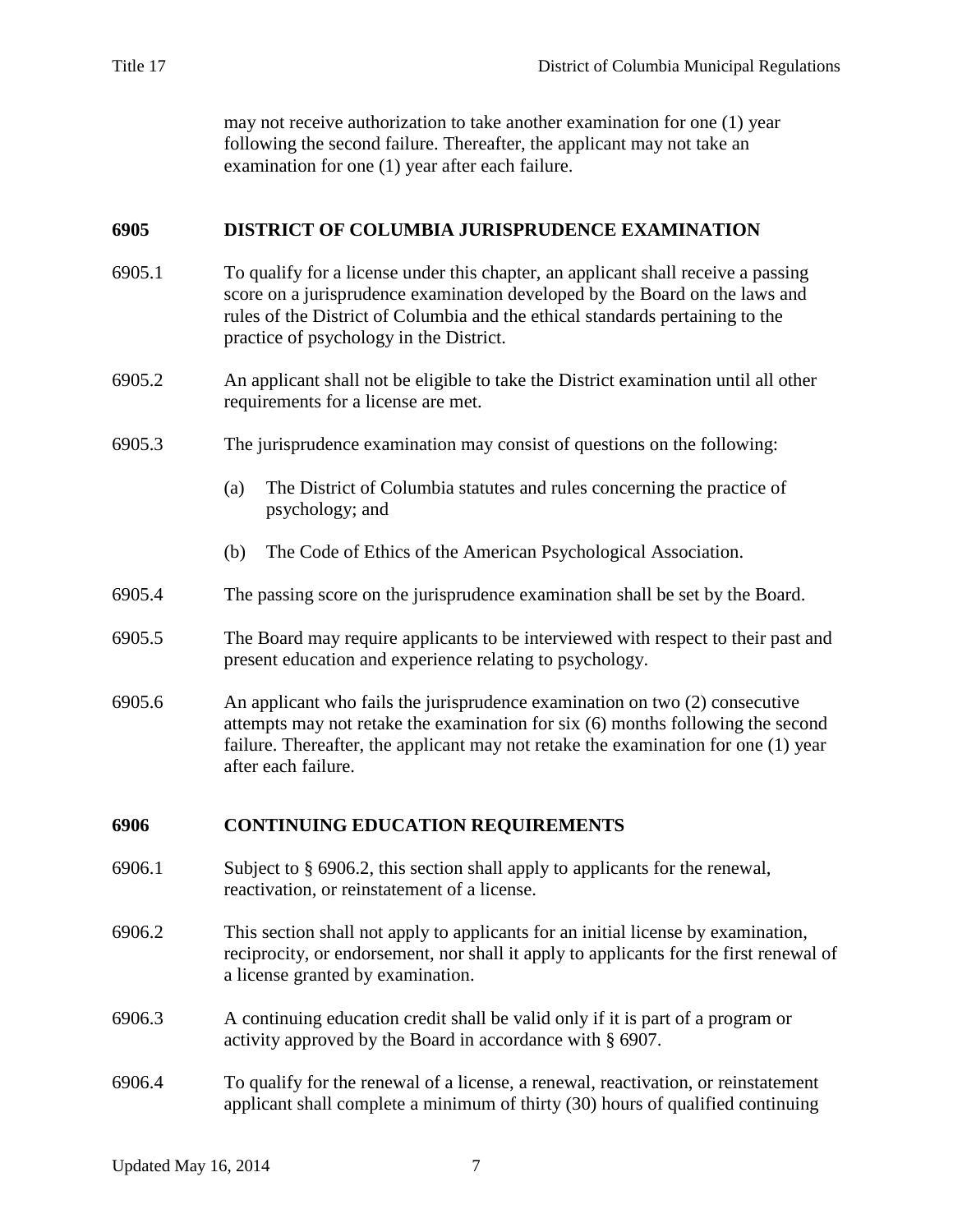education in accordance with this section and  $\S$  6907 during the two (2)year period preceding the date the license expires. At least fifteen (15) hours of qualified continuing education shall be completed in live program(s).

- 6906.5 A reactivation applicant in inactive status within the meaning of § 511 of the Act, D.C. Official Code § 3-1205.11, who submits an application to reactivate a license that has been inactive up to a maximum of two (2) years shall submit proof of having completed fifteen (15) approved continuing education hours for each inactive year. A reactivation applicant whose license was inactive for more than two (2) years shall retake and pass the D.C. jurisprudence examination, as provided in § 6905, and shall complete the number and type of continuing education credits required by Board which shall be determined on a case-by-case basis.
- 6906.6 An applicant for reinstatement whose license had expired no more than two (2) years shall submit proof of having completed fifteen (15) approved continuing education hours for each year after the license expired. A reinstatement applicant whose license has expired for more than two (2) years shall retake and pass the D.C. jurisprudence examination, as provided in § 6905, and complete the number and type of continuing education credits required by the Board, which shall be determined on a case by case basis.
- 6906.7 A renewal, reactivation, or reinstatement applicant shall prove completion of required continuing education credits by submitting the following information with respect to each continuing education program or activity:
	- (a) The name and address of the sponsor of the program;
	- (b) The name of the program, its location, a description of the subject matter covered, a complete schedule with time allotments for each topic or subtopic and lunch or breaks, and the name of each instructor or speaker;
	- (c) The date(s) on which the applicant participated in the program;
	- (d) The hours of continuing education credit claimed; and
	- (e) A copy of the continuing education completion verification document that includes the sponsor's signature and seal.
- 6906.8 An applicant under this section shall prove completion of continuing education course work which was audited, as provided in § 6908.3, by submitting a signed statement from the instructor on college stationery for each class attended.
- 6906.9 An applicant under this section shall complete three (3) continuing education credits in each of the following: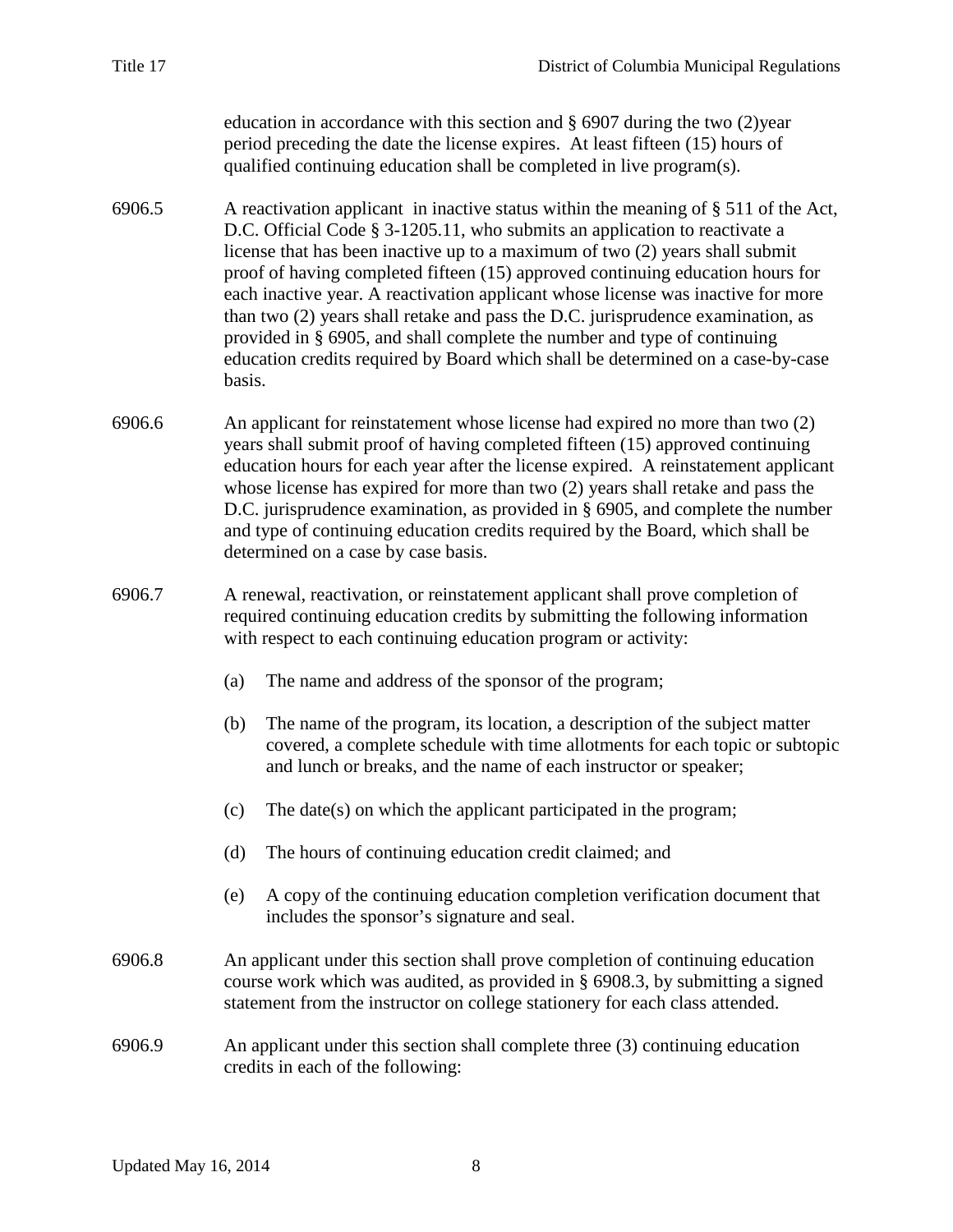- (a) Ethics or risk liability; and
- (b) Cultural competence.

### **6907 APPROVED CONTINUING EDUCATION PROGRAMS AND ACTIVITIES**

- 6907.1 The Board may, at its discretion, approve continuing education programs and activities that meet the requirements of this section and contribute to the growth of an applicant or licensee in professional competence in the practice of psychology based on the following criteria:
	- (a) They are relevant to psychological practice, education, and science;
	- (b) They enable psychologists to keep pace with emerging issues and technologies; or
	- (c) They enable psychologists to maintain, develop, and increase competencies to improve services to the public and enhance contribution to the profession.
- 6907.2 The Board may approve the following types of continuing education programs if the programs meet the requirement of § 6907.3:
	- (a) A seminar or workshop;
	- (b) An education program given at a conference;
	- (c) In-service training; and
	- (d) An online or home study course; or
	- (e) An undergraduate or graduate course given at an accredited college or university provided that an undergraduate course shall be acceptable only if the Board determines that the course is required or needed by the applicant or licensee as an introductory component of a professional development plan for the purpose of entering an area of psychology for which the applicant or licensee is currently not qualified to practice independently.
- 6907.3 The Board may approve a continuing education program if it meets the following requirements:
	- (a) It is current in its subject matter;
	- (b) It has been developed by qualified individuals of whom one shall be a psychologist;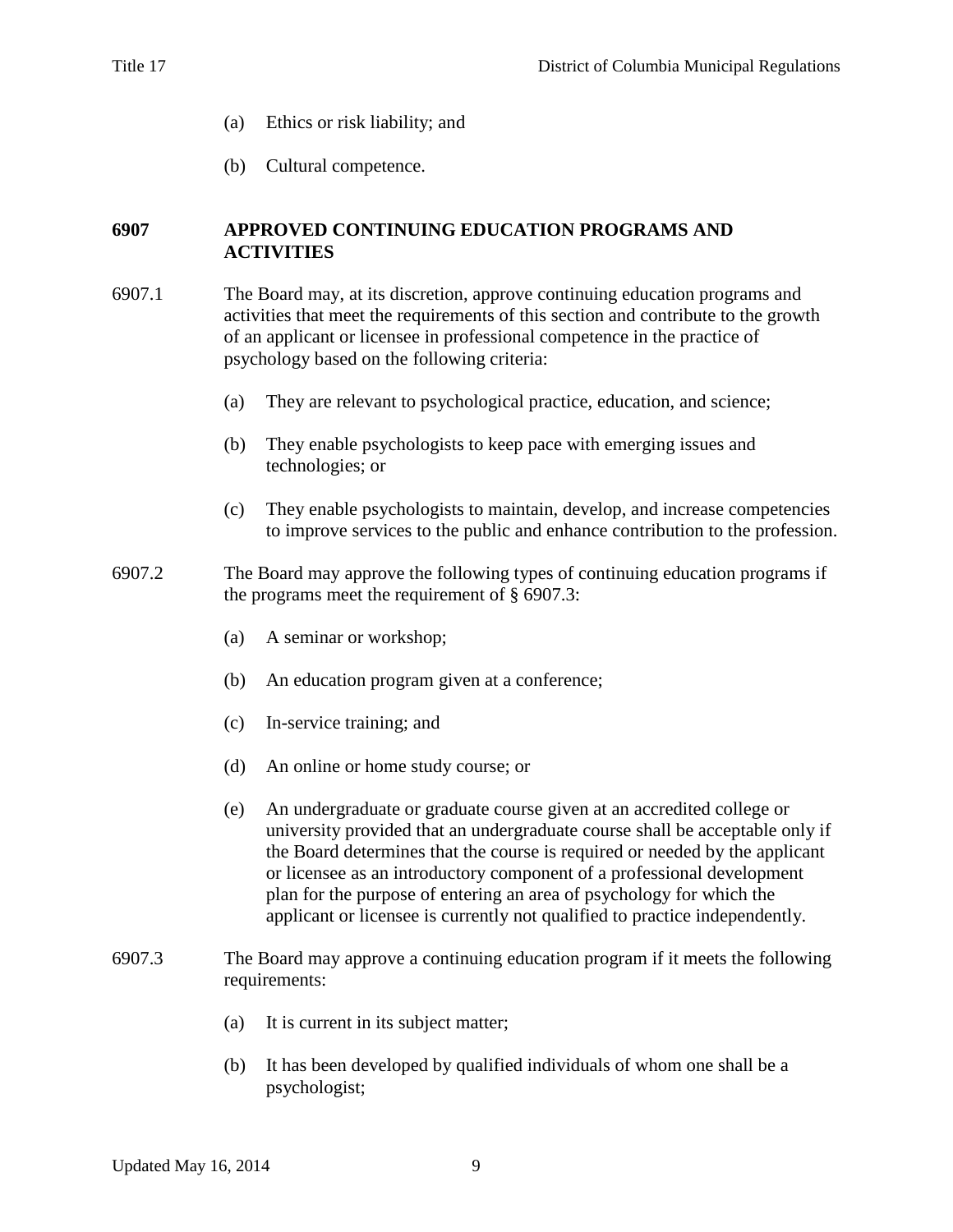- (c) It was or will be taught or facilitated by at least one qualified individual; and
- (d) It meets one of the following requirements:
	- (1) It is administered by an accredited college or university;
	- (2) It has been approved by a Board-recognized psychology organization, accredited health care facility, or other legally constituted organization; or
	- (3) The program sponsor submits the program information to the Board for review no less than sixty (60) days prior to the date of the presentation and the program is approved by the Board before the program or activity starts. The program or activity sponsor shall include each of the following:
		- (A) The sponsor's name and address;
		- (B) The program's name;
		- (C) The location;
		- (D) A description and specific goals;
		- (E) The target audience's maximum size and professional level (Master's or doctorate);
		- (F) The program's tentative or actual schedule, including the allotted time for lunch, breaks and topic headings or subheadings;
		- (G) An appropriately constructed evaluation form and continuing education completion verification document;
		- (H) The name and credentials of each instructor or speaker including relevant education, training, research, publications, work samples(s), honor or awards, special recognition; and, if applicable;
		- (I) The evaluation results of comparable programs or activities previously conducted.
- 6907.4 An applicant or licensee shall have the burden of verifying whether a program is approved by the Board pursuant to this section prior to attending the program.
- 6907.5 The Board may approve the following continuing education activities:
	- (a) Serving as an instructor or speaker at a conference, seminar, workshop, or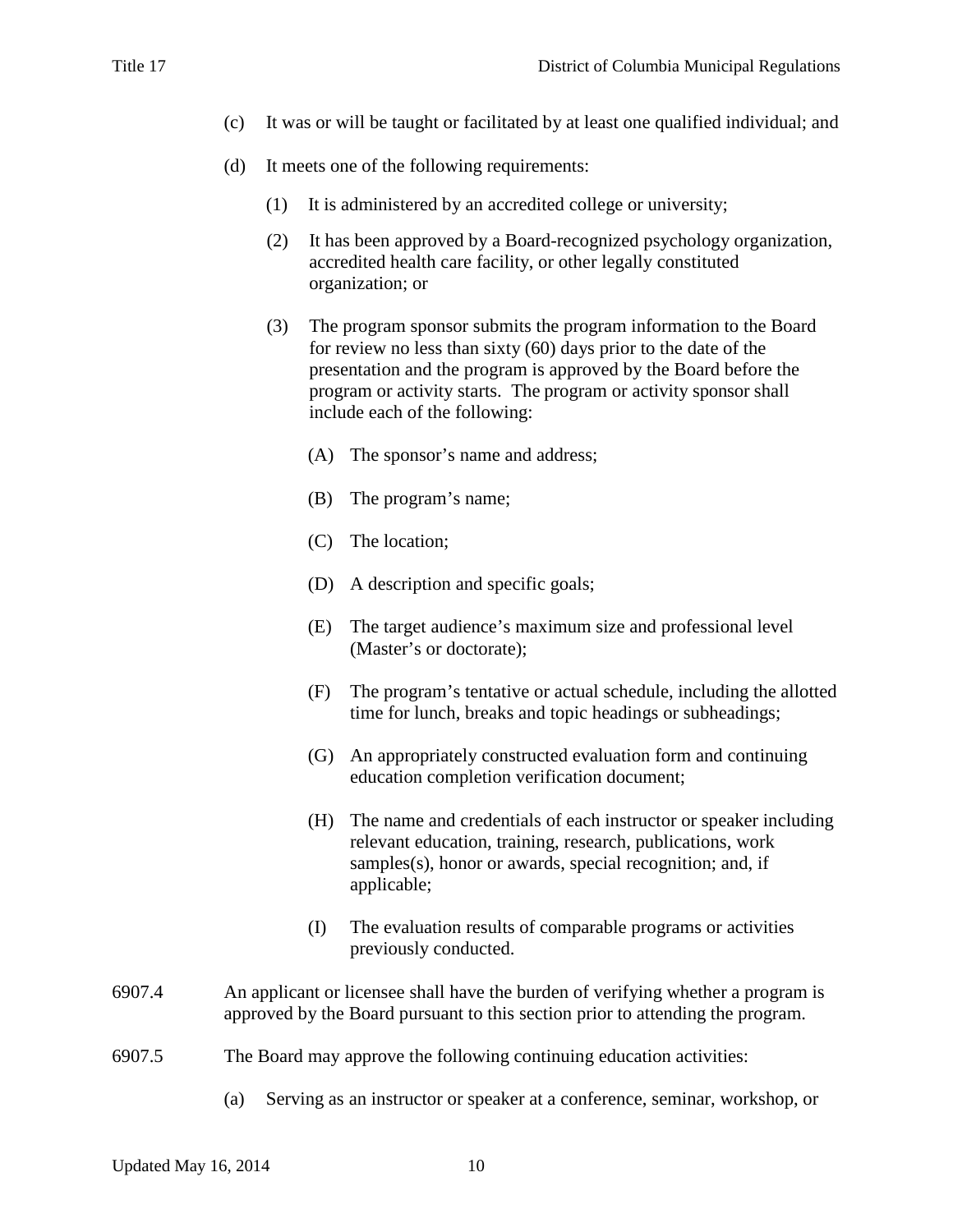in-service training;

- (b) Being the author or coauthor of an article (including "critiques" and "responses") or a book review in a professional journal or periodical, or author or coauthor of a book or book chapter;
- (c) Serving as an editor (including "associate" and "junior" levels) for a professional journal, periodical or book;
- (d) Serving as an article reviewer for a professional journal or periodical; or
- (e) Having developed an online or home study continuing education course.

# **6908 CONTINUING EDUCATION CREDITS**

- 6908.1 The Board may grant continuing education credit for whole hours only, with a minimum of fifty (50) minutes constituting one (1) continuing education (CE) hour or credit.
- 6908.2 For approved undergraduate or graduate courses taken for educational credit, each semester credit hour shall constitute five (5) CE hours and each quarter-hour credit shall constitute seven and one-half (7-1/2) CE hours.
- 6908.3 For approved undergraduate or graduate courses that are audited, each semester hour of credit shall constitute fifteen (15) CE hours, and each quarter hour of credit shall constitute ten (10) CE hours.
- 6908.4 The Board may grant a maximum of ten (10) CE hours per licensure period to an applicant or licensee who participates in one or more in-service education programs.
- 6908.5 The Board may grant a maximum of fifty percent (50%) of an applicant's or licensee's continuing education requirement for completing continuing education activities listed under § 6907.5.
- 6908.6 The Board may grant credit to an applicant or licensee who serves as an instructor or speaker at an approved program for preparation and presentation time, subject to the restrictions under § 6908.7 through § 6908.9.
- 6908.7 The amount of continuing education credit that may be granted for preparation and presentation time pursuant to § 6908.6 is fifty percent (50%) of the amount of actual presentation time, subject to the limitations pursuant to § 6908.11(k).
- 6908.8 If an applicant or licensee has previously received credit in connection with a particular presentation, the Board shall not grant credit for a subsequent presentation unless it involves either a different subject or substantial additional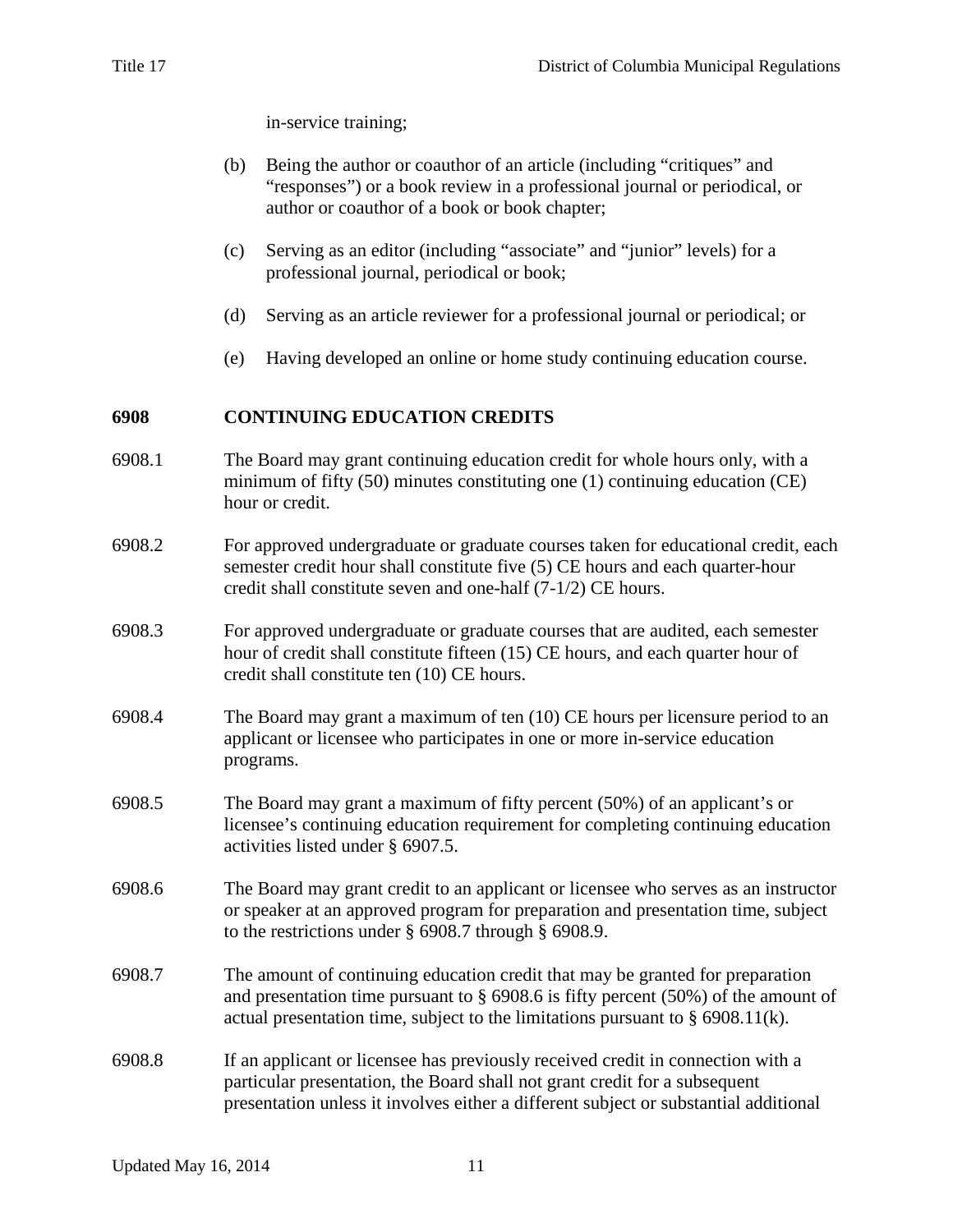research concerning the same subject.

- 6908.9 The presentation shall have been completed during the period for which credit is claimed.
- 6908.10 The Board may grant continuing education credit under § 6907.5(b) only if the applicant or licensee proves to the satisfaction of the Board that the work has been published or accepted for publication during the period for which credit is claimed.
- 6908.11 The Board may grant continuing education credits in the following manner:
	- (a) For serving as a reviewer of articles submitted for publication, one (1) CE hour may be granted for each article reviewed up to a maximum of three (3) articles;
	- (b) For providing a published critique or response to a published article, one (1) CE hour may be granted up to a maximum of three critiques or responses;
	- (c) For publishing an article, a maximum of three (3) CE hours may be granted;
	- (d) For publishing a book, a maximum of fifteen (15) CE hours may be granted;
	- (e) For serving as a co-editor of a published book, a maximum of fifteen (15) continuing education credits may be divided among the co-editors with each co-editor receiving at least three (3) CE hours;
	- (f) For publishing a book chapter, a maximum of three (3) CE hours may be granted;
	- (g) For reviewing a book, a maximum of three (3) CE hours maybe granted;
	- (h) For serving as a senior editor for a journal or periodical, a maximum of twelve (12) CE hours may be granted;
	- (i) For serving as an associate editor for a journal or periodical, a maximum of nine (9) CE hours may be granted;
	- (j) For serving as a junior (or comparable level) editor, six (6) CE hours may be granted;
	- (k) For serving as a speaker or instructor for a seminar, workshop, conference or in-service training, a maximum of six (6) CE hours may be granted for each presentation; or
	- (l) For serving as a developer of an online or home study continuing education course, a maximum of three (3) CE hours per course may be granted.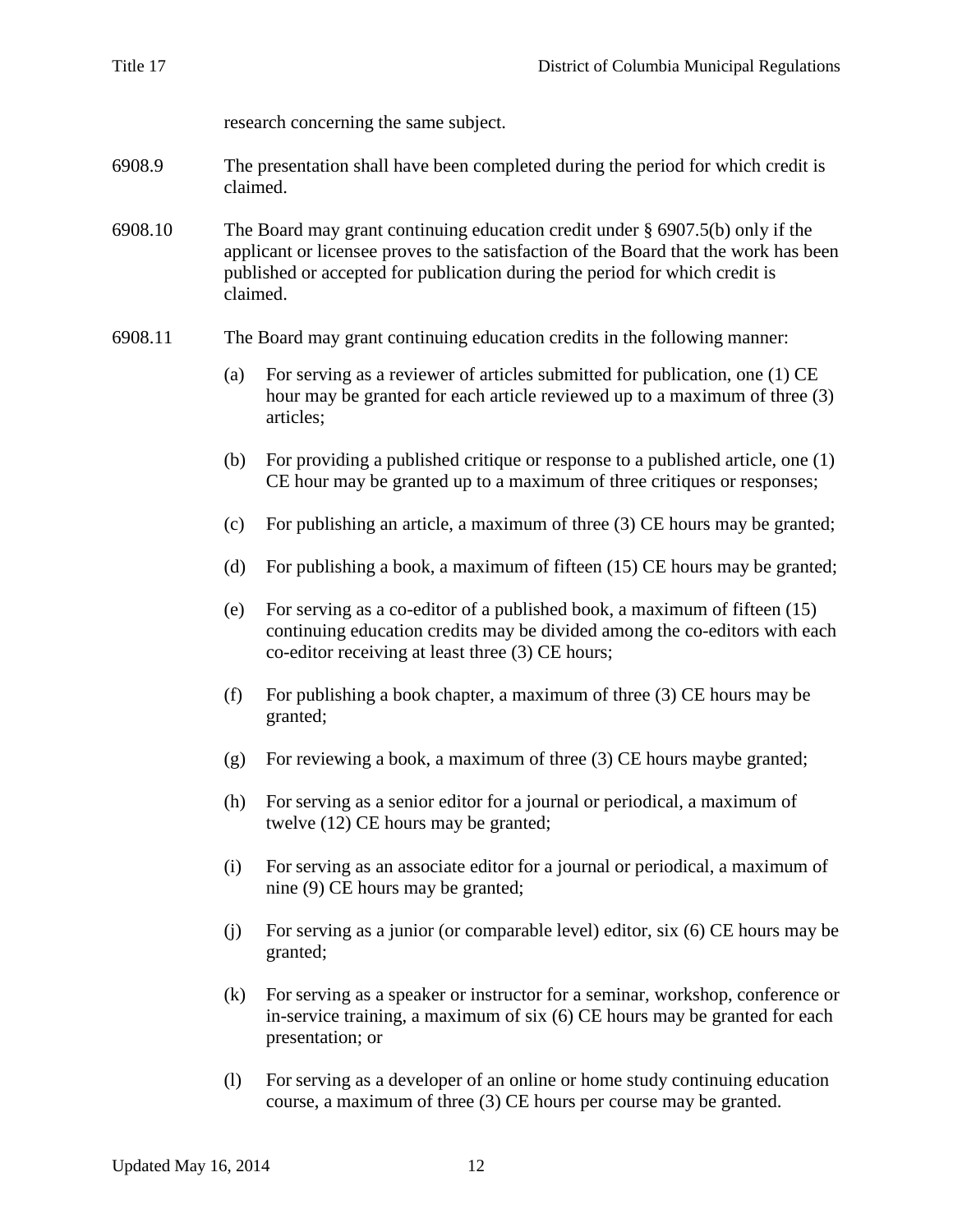- 6908.12 An applicant or licensee shall receive no more than fifteen (15) CE hours for any combination of the activities listed in § 6908.11 or for completing any combination of online and home study courses.
- 6908.13 No continuing education credit shall be awarded for any if either of the following is true:
	- (a) The activity is an expected responsibility of a paid position held by the applicant or licensee (such as a professor on a tenure track publishing an article); or
	- (b) The applicant or licensee received compensation (including honoraria) or will receive compensation for the activity in the future.
- 6908.14 The Board may grant a maximum of thirty (30) CE hours to an applicant or licensee for the completion and award of the (ABPP specialty certification during a licensure period. The Board may grant all thirty (30) credits toward fulfillment of the continuing education requirement during one (1) licensure period or may grant fifteen (15) credits over two (2) consecutive licensure periods, provided that the completion and award of ABPP specialty certification occurred during one of the licensure periods.

#### **6909 CODE OF PROFESSIONAL CONDUCT**

6909.1 A licensee, student or graduate practicing psychology pursuant to this chapter shall adhere to the standards set forth in the most recent edition of the "Ethical Principals of Psychologists and Code of Conduct" as published by the American Psychological Association.

#### **6910 RE-LICENSURE AFTER FIVE OR MORE YEARS OF EXPIRATION**

- 6910.1 An applicant for license who was previously licensed in the District of Columbia and has not had an active District of Columbia license for five (5) years or more and who does not have an active license in another jurisdiction shall:
	- (a) Retake and pass the D.C. jurisprudence examination, in accordance with § 6905, and complete the number and type of continuing education credits required by the Board which shall be determined on a case-by-case basis;
	- (b) Submit proof of one (1) year of study completed within the past four (4) years in an approved education program in accordance with § 6902.1 of this chapter; or
	- (c) Submit proof of six (6) months of full-time supervised experience meeting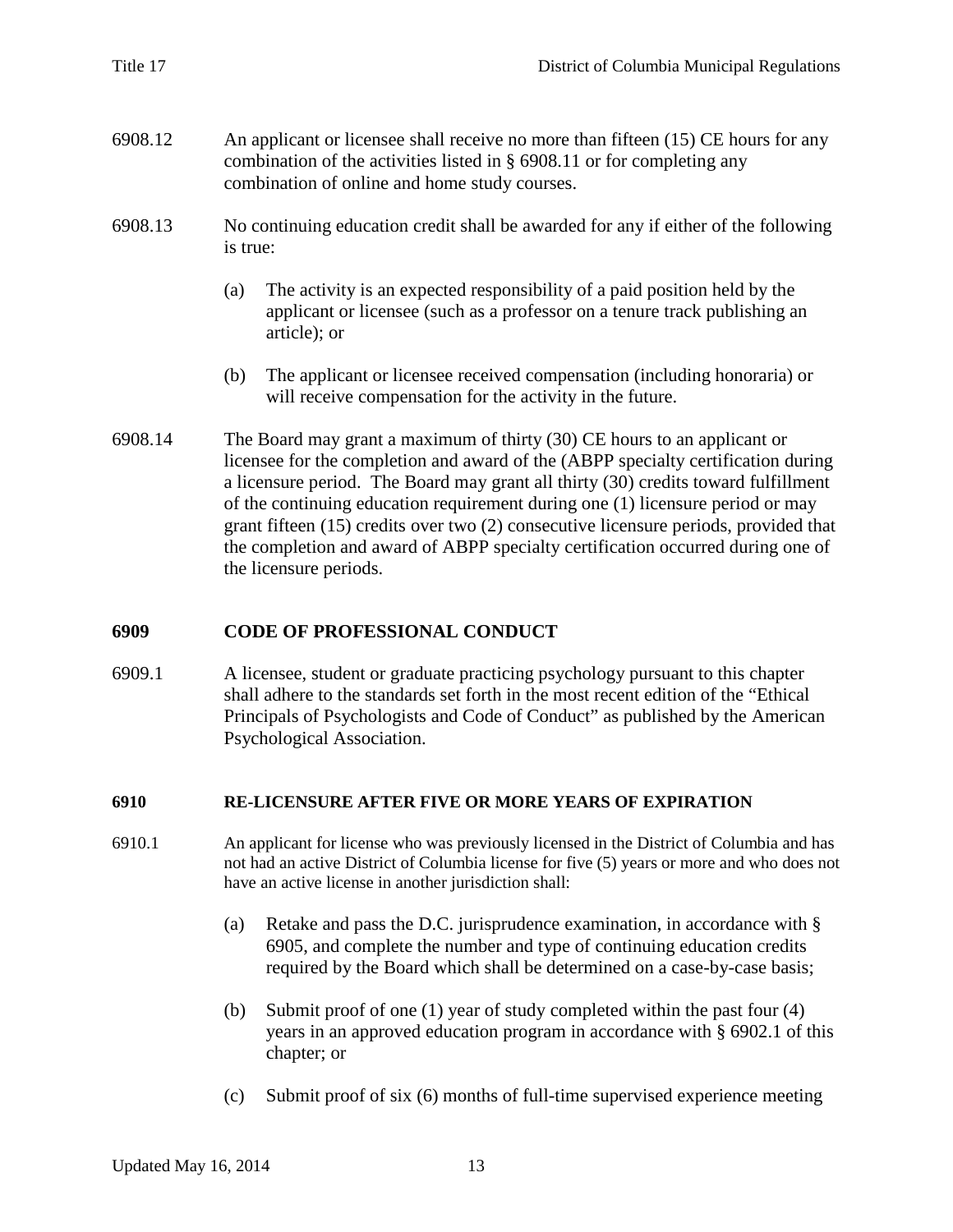the requirements of § 6911.

#### **6911 PRACTICE OF PSYCHOLOGY BY STUDENTS, GRADUATES, OR PERSONS SEEKING RE-LICENSURE**

- 6911.1 A student, graduate, or a person seeking re-licensure may practice only under the primary supervision of a psychologist licensed in the District under the Act and in accordance with this section. The primary supervising psychologist may, based on his or her professional judgment, delegate some supervisory responsibility to another psychologist, a psychiatrist, or an independent clinical social worker licensed in the District, provided that he or she retains full responsibility for ensuring that the supervisee comply with the laws and regulations governing the practice of psychology.
- 6911.2 Only the following persons shall be authorized to practice under this section:
	- (a) Students whose practice fulfills educational requirement under  $\S$  103(c) of the Act, D.C. Official Code §§ 3-1201.03 (2001), and 6902;
	- (b) Students whose practice is not in fulfillment of educational requirements, provided that the student receives academic credits for such practice and does not receive any compensation for such practice;
	- (c) Graduates in psychology accruing postdoctoral psychology practice experience required for licensure pursuant to § 504(o)(2) of the Act, D.C. Official Code § 3-1205.04(o)(2).
	- (d) Applicants for licensure seeking to practice while their application is pending; and
	- (e) Persons seeking re-licensure pursuant to §6910.
- 6911.3 A person who has been denied a license or disciplined in the District of Columbia or other jurisdiction in the United States may not practice pursuant to this section unless authorized by the Board in writing to do so.
- 6911.4 Subject to an extension granted by the Board for good cause shown, unlicensed supervised practice shall be subject to the following limitations:
	- (a) Practice pursuant to  $\S 6911.2(c)$  may be authorized in increments of twelve (12) months and may be renewed until the graduate has accrued the hours of psychological practice experience necessary to qualify for licensure, provided that practice authorized pursuant to  $\S 6911.2(c)$  shall not exceed a total of three (3) years;
	- (b) Practice pursuant to  $\S 6911.2(d)$  shall not be authorized for more than a total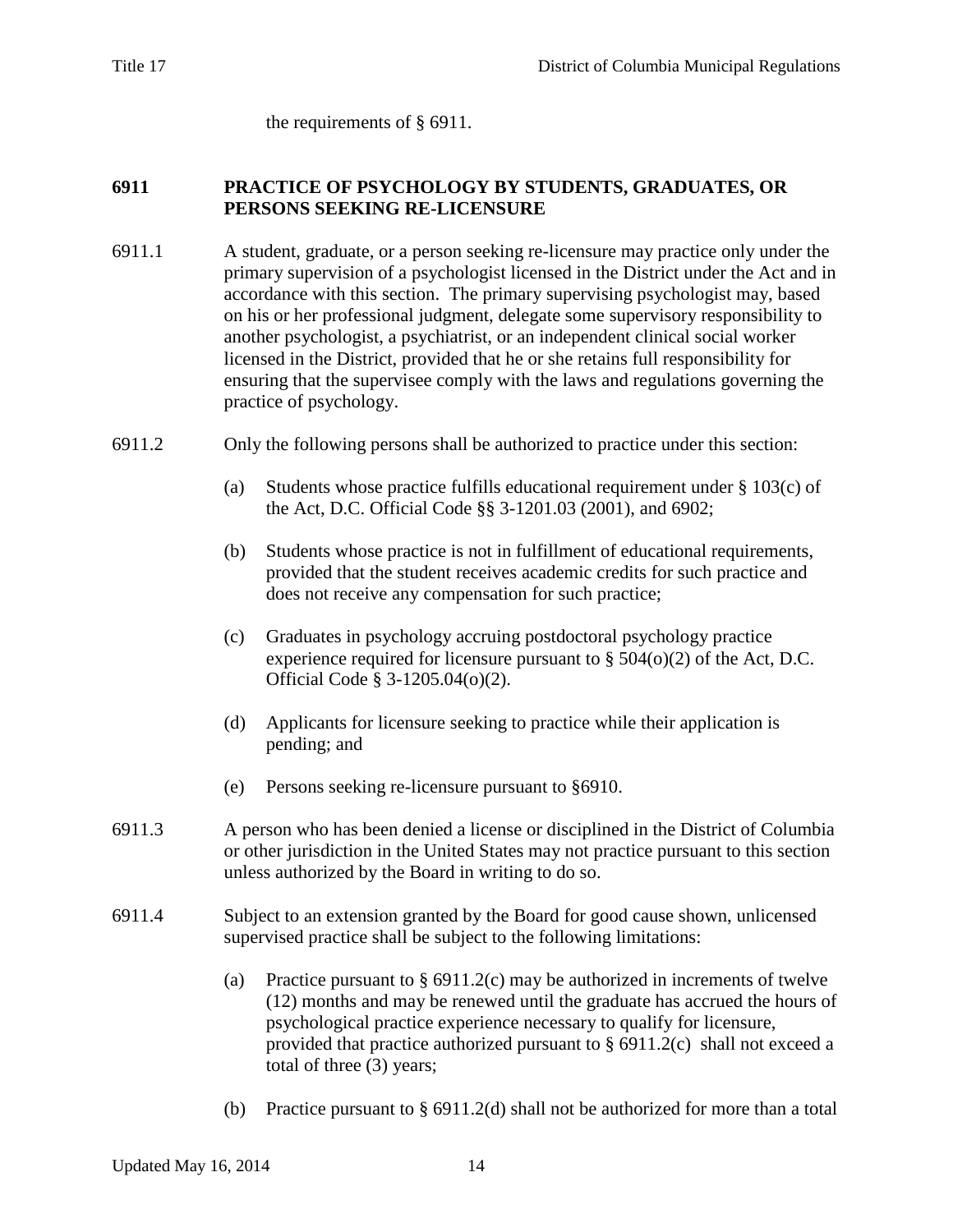period of one hundred and twenty (120) days;

- (c) Practice pursuant to  $\S 6911.2$ (e) shall not be authorized for more than a total period of six (6) months; and
- (d) All unlicensed supervised practice as described in § 6911.2 shall cease immediately upon the termination of the supervisory relationship between the primary supervisor and the supervisee.
- 6911.5 A student, graduate, or person seeking re-licensure shall identify himself or herself as a student, graduate, or person seeking re-licensure to a client before practicing psychology with the client.
- 6911.6 A supervisor shall fully inform a client or patient that the supervisee will be providing services and obtain the client's or patient's consent thereto prior to the provision of the services by the supervisee.
- 6911.7 A minimum of ten percent (10%) of the total supervised practice hours shall be performed under immediate supervision of the primary supervisor.
- 6911.8 A student, graduate, or person seeking re-licensure shall not receive compensation of any nature, directly or indirectly, from a patient. Subject to the requirement of § 6911.2(b), the student, graduate, or person seeking re-licensure may receive a salary or other form of compensation from his or her employer based on hours worked in the training program.
- 6911.9 A supervisor shall be fully responsible for all supervised practice by a student, graduate, or person seeking re-licensure during the period of supervision, and shall be subject to disciplinary action for any violation of the Act or this chapter by the student, graduate, or person seeking re- licensure.
- 6911.10 A student, graduate, or person seeking re-licensure shall be subject to all applicable provisions of the Act and this chapter. The Board may deny an application for a license by, or take other disciplinary action against, a student, graduate, or person seeking re-licensure who is found to have violated the Act or this chapter, in accordance with chapter 41 of this title.
- 6911.11 All documentation including patient's and financial records shall clearly show work performed by the supervisor and the supervisee and the supervisee's services shall not be invoiced as work performed by the supervisor. Nor shall the supervisee be permitted to independently invoice for his or her services.
- 6911.12 The Board shall not recognize the supervised practice of a student, graduate, or person seeking re-licensure whose supervisor fails to comply with the time requirement as specified in § 6911.4.
- 6911.13 A licensed psychologist intending to act as a primary supervisor for any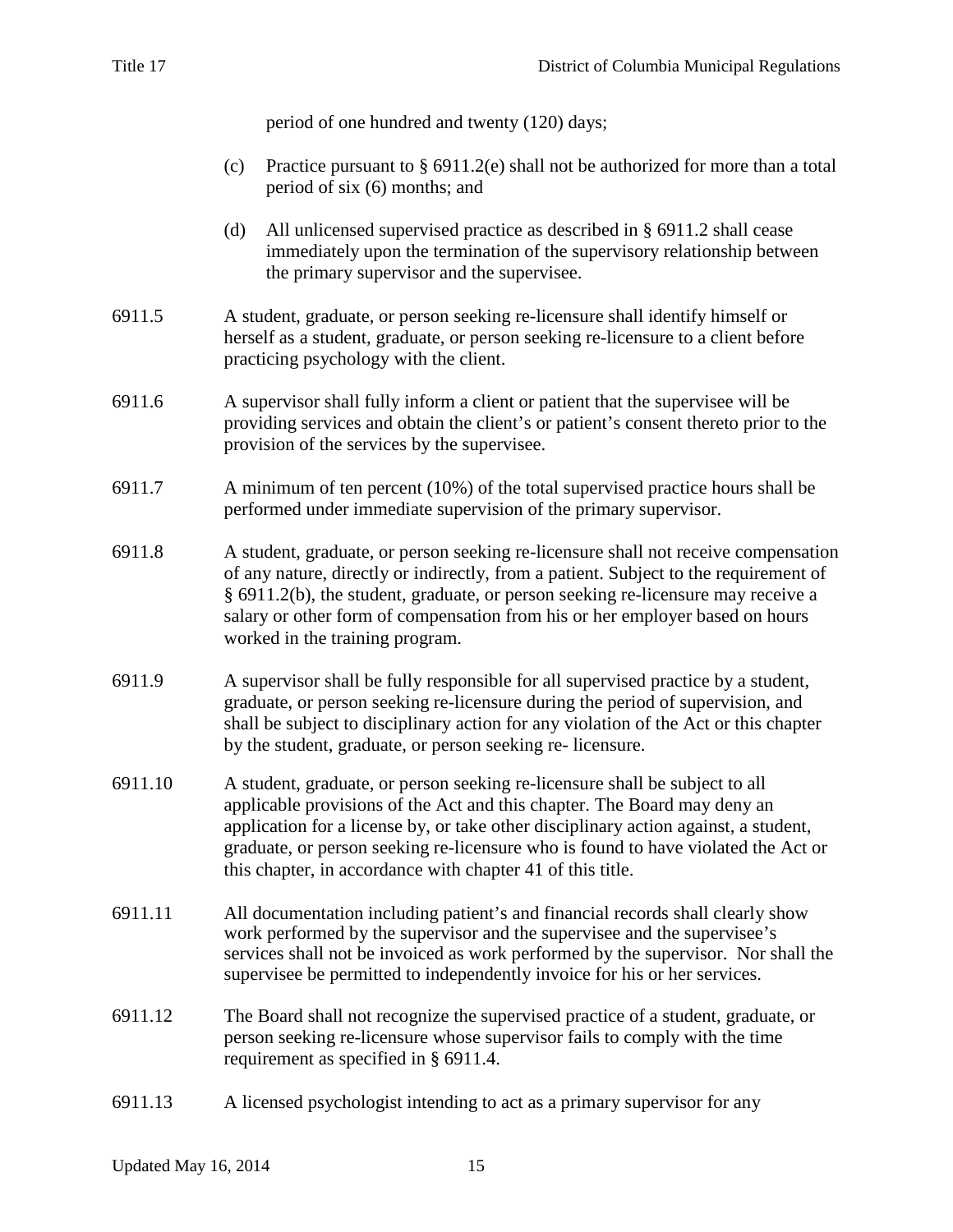psychological experience not meeting the requirements of  $\S$  6902.4(a) or (b) shall meet the following requirements:

- (a) Possess and maintain a valid, active license free of any formal disciplinary action, whether pending or active, by the Board or any other licensing authority; and
- (b) Complete a minimum of four (4) hours of continuing education or training in supervision during each licensure period in which he or she performs the duties of a primary supervisor.
- 6911.14 A primary supervisor shall have the duty of ensuring that the overall psychological practice experience complies with the requirements under this chapter and is consistent with the goals and principles of the professional practice of psychology.
- 6911.15 Supervised practice in accordance with  $\S 6911.2(b)$ , (c), (d), or (e) that does not meet the requirement of  $\S$  6902.4(a) or (b) shall meet the following requirements:
	- (a) Prior to the initiation of the supervision, the supervisor and the supervisee shall discuss, agree upon, and document the following:
		- (1) The goals and objectives of the supervised practice;
		- (2) The anticipated start and completion dates;
		- (3) Duties to be performed based on the goals and objectives of the supervised practice;
		- (4) Address of the location at which the duties will be performed;
		- (5) Name, license number, and signature of the primary supervisor;
		- (6) Name, license number, and signature of delegated supervisor(s) if applicable; and
		- (7) Name and signature of the supervisee;
	- (b) Prior to the initiation of the delegated supervision, the primary supervisor and the delegated supervisor shall discuss, agree upon, and document the scope of the delegated supervision as well as both supervisors' understanding of their respective responsibilities;
	- (c) Prior to the initiation of the supervision, the primary supervisor shall submit a request for and obtain authorization for the supervised practice from the Board;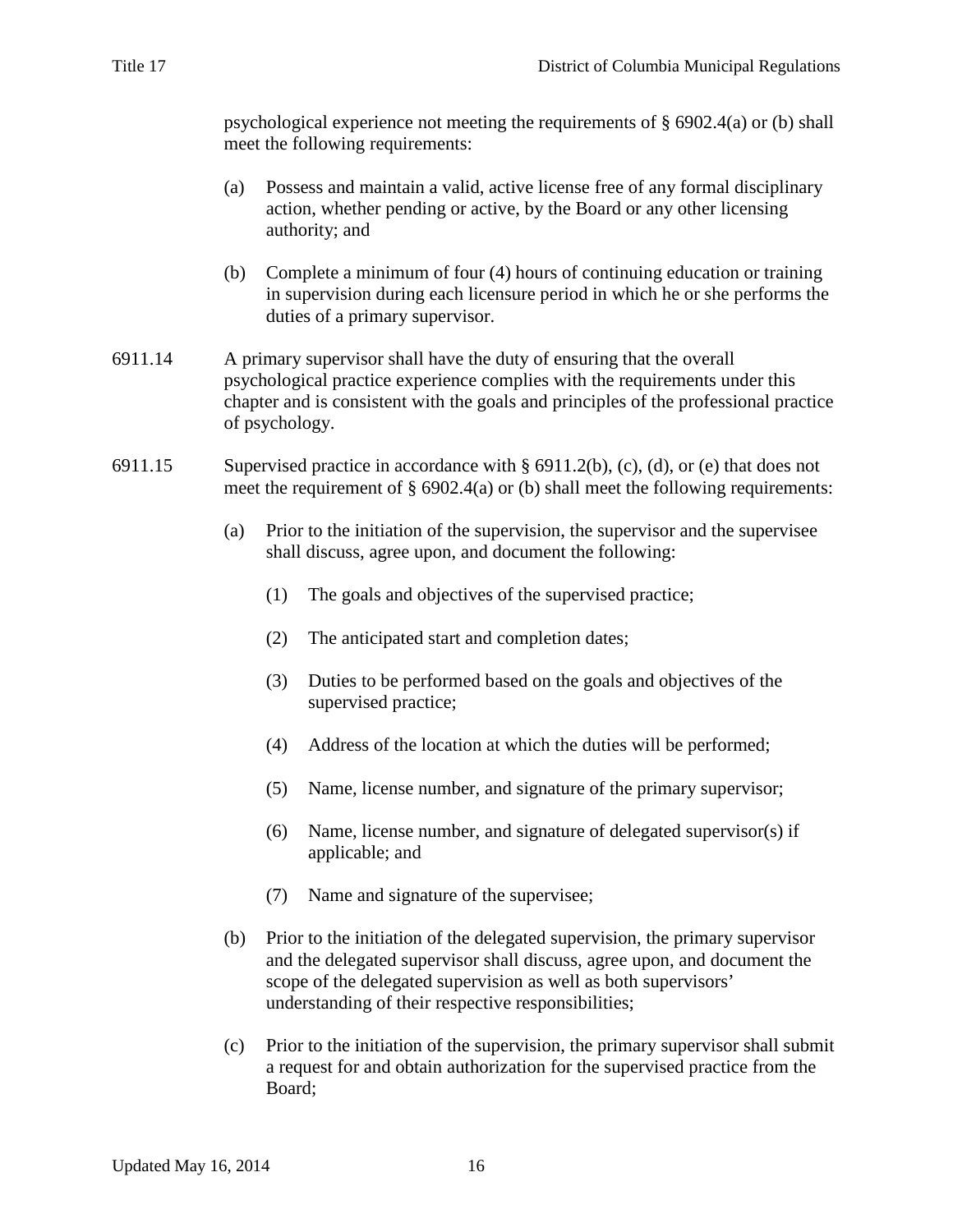- (d) The supervisor shall inform the Board immediately upon a termination or change in the supervision based on the pre-initiation agreement(s) as detailed in subsections (a) and (b) above; and
- (e) Upon the completion of the supervised practice, the primary supervisor shall submit to the Board a verification of the supervised practice and a confirmation that it complies with the requirements of this chapter, along with the rating of the supervisee's performance.
- 6911.16 A supervisor may not supervise an individual with whom he or she has a familial, social, or financial relationship that may create an appearance of or an actual conflict of interests.
- 6911.17 The primary and the delegated supervisors shall be jointly responsible for ensuring that the supervisee comply with all the ethical, professional, and legal requirements under the Act and this chapter.
- 6911.18 The Board may waive any specific requirements of this section if the supervised practice had previously been requested and granted prior to June 30, 2014.

# **6912 SUPERVISION OF PSYCHOLOGY ASSOCIATES**

- 6912.1 A supervisor of a psychology associate shall supervise only in those areas within the supervisor's competence based on the supervisor's education, training, and experience. The supervisor shall delegate supervisory responsibility to another psychologist or psychiatrist to ensure that the psychology associate receives appropriate supervision in areas outside of the expertise of the original supervisor.
- 6912.2 Appropriate supervision is determined by the following:
	- (a) Education, training, and experience of the psychology associate;
	- (b) Nature and extent of the services to be performed by the psychology associate; and
	- (c) Setting in which the services are to be performed.
- 6912.3 A supervisor may supervise a maximum of five (5) psychology associates at any one (1) time.
- 6912.4 A supervisor shall ensure that a psychology associate is practicing within the scope of the psychology associate's competencies as demonstrated by the psychology associate's documented training and experience in a particular area of practice.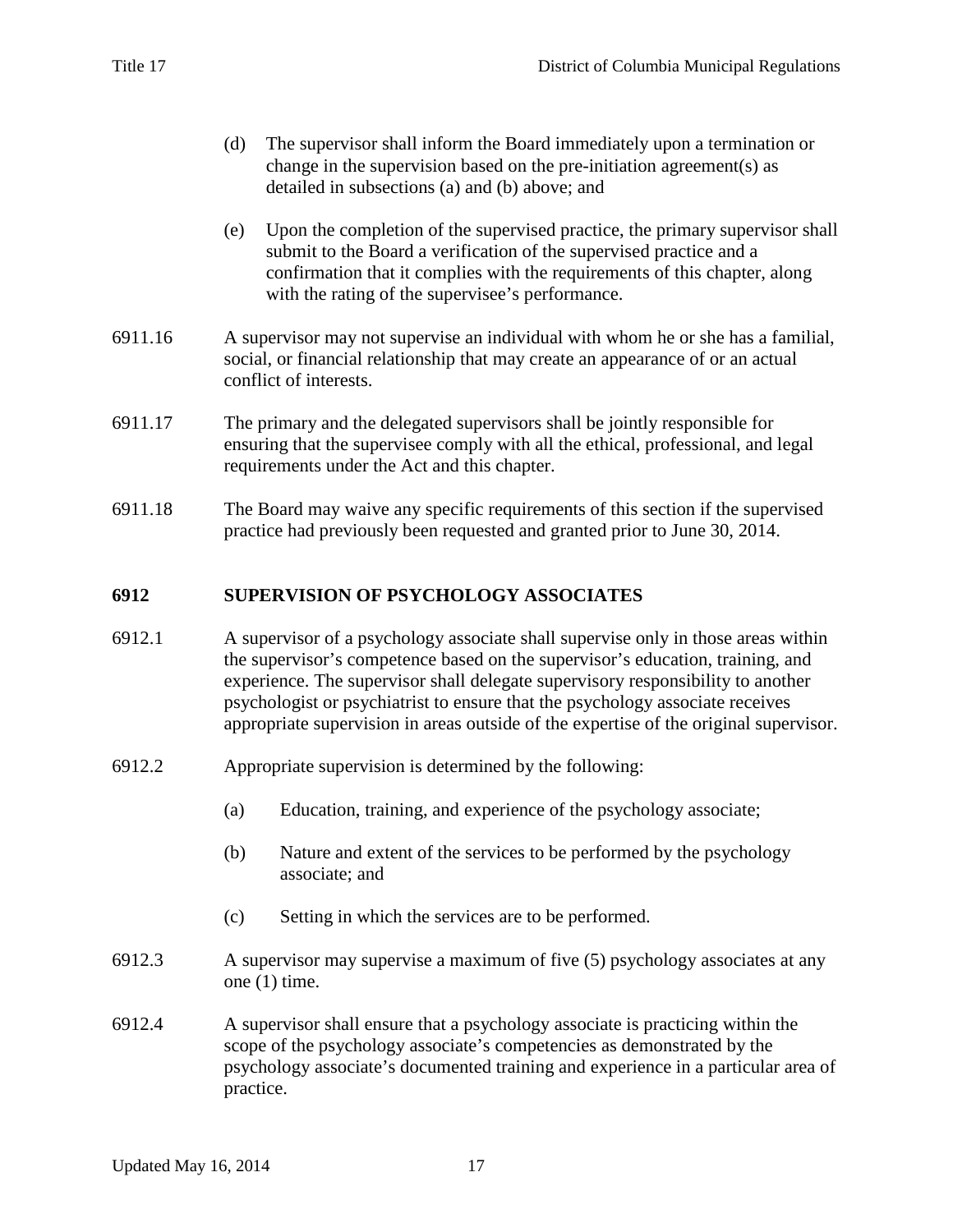| 6912.5  | A supervisor shall maintain appropriate documentation of the nature and<br>extent of the supervision provided or delegated, including the dates, duration, and<br>focus of the supervisory sessions. The supervisor shall provide a reason for any<br>delegation of supervisory responsibility. |
|---------|-------------------------------------------------------------------------------------------------------------------------------------------------------------------------------------------------------------------------------------------------------------------------------------------------|
| 6912.6  | Pursuant to § 8611.5 a supervisor shall provide documentation requested upon<br>demand by an individual authorized by the board.                                                                                                                                                                |
| 6912.7  | A supervisor shall not engage in supervision of a psychology associate who is a<br>friend or relative.                                                                                                                                                                                          |
| 6912.8  | A supervisor shall immediately report to the Board, by certified mail, the date of<br>termination of the supervisory relationship with a psychology associate.                                                                                                                                  |
| 6912.9  | A supervisor shall be responsible for all services provided by a psychology<br>associate under the supervisor's supervision.                                                                                                                                                                    |
| 6912.10 | A psychology associate shall inform the supervisor of all complaints, formal or<br>informal, about the services provided by the psychology associate.                                                                                                                                           |
|         |                                                                                                                                                                                                                                                                                                 |

## **6999 DEFINITIONS**

6999.1 As used in this chapter, the following terms shall have the meanings ascribed:

**Delegated Supervisor** – a psychologist, a psychiatrist, or an independent clinical social worker licensed in a jurisdiction of the United States who agrees to assist the primary supervisor in providing supervision, training, and mentoring of a supervisee accruing psychological practice experience.

**General Supervision** – supervision in which the supervisor maintains overall direction and control of the services provided by the supervisee. The supervisor is not required to be physically present at the time and in the place where the service is being provided but must be available on the premises or by communication device at the time the supervisee is practicing and can be on-site in the event of a clinical emergency within two (2) hours.

**Graduate** - an individual who has completed a doctoral program of study from a program meeting the requirements of § 6902.1

**Home Study** - continuing education activities that are printed or recorded or computer-assisted instructional materials that **do not provide for direct interaction** between presenter(s) and participants

**Immediate Supervision –** supervision in which the supervisor maintains direction and control of the services provided by the supervisee through in-person, face-to-face observation or in physical